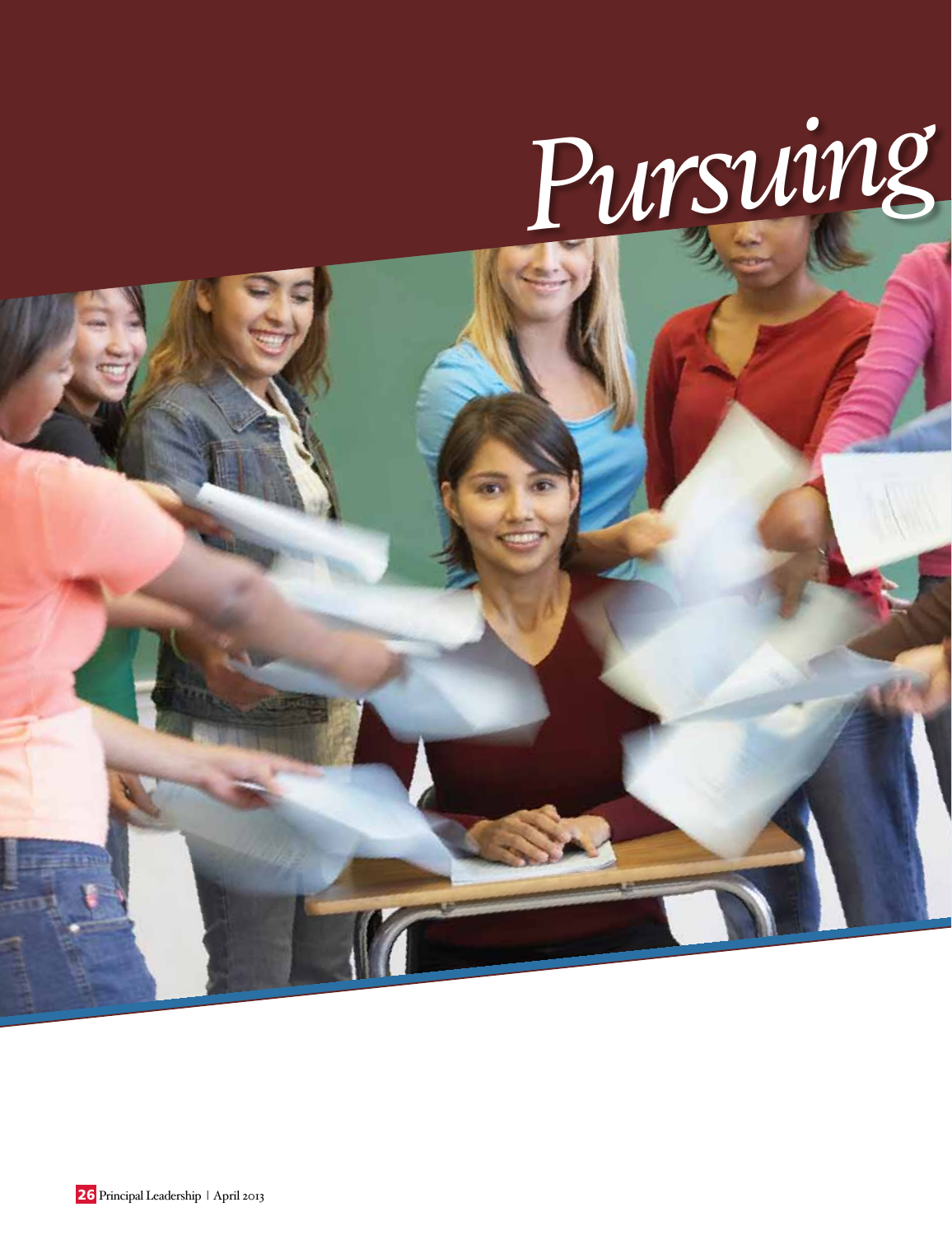# <sup>=</sup>**QUITY Through Culturally Relevant Pedagogy** *Amy Aparicio Clark*

The demographic profile of Conard High School in West Hartford, CT, reflects the national trends in "first-ring suburbs." Neither fully urban nor fully suburban, first-ring suburbs went from being generally less diverse than the nation in 1980 to more diverse by 2000 (Puentes, 2006). Conard students speak 53 different languages at home, a quarter of them are eligible for free or reduced-price lunch, and 40% are racially and ethnically diverse. A trend that is less common, however, is that despite the growing diversity, rates of AP courses for all students in grades 11 and 12 are going up.

In 2000, nearly half of all Conard graduates had taken at least one AP course. Over the course of a decade, the numbers steadily climbed, and by 2011, the figure had reached 78%, including students who were racially and ethnically diverse. Despite the growth, Principal Peter Cummings is not satisfied. His goal is to increase the number of students

**Having 78% of students taking AP courses is impressive, but one principal is focusing on how to reach the 22% who aren't.**

who achieve at least a 3 on their AP exams and to increase participation among identified subgroups that are currently underrepresented in the 78% who are currently taking AP courses, such as Black female and Hispanic male students. "Our focus is on the 22 percent [of students] we did not reach," he explained. Although AP participation is but one measure of the school's performance, it has galvanized Cummings' efforts to push for greater academic equity.

#### Partners in Equity

To help him and his staff develop a plan for action, Cummings sought out a partnership with the State Education Resource Center (SERC), which has been providing professional development, resources, and

technical assistance to educators, families, and community members throughout Connecticut since 1969. SERC has a particular focus on equity, and its many initiatives emphasize how race and culture intersect with educational achievement, special education, and student outcomes.

After an initial collaboration between SERC and a Conard history teacher, Cummings became aware of SERC's expertise in culturally relevant pedagogy (CRP), an instructional approach that focuses on creating an educational environment that is culturally relevant and respectful. "We asked SERC to help us examine the structures, processes, procedures, and pieces of school culture that are getting in the way of that 22 percent," said Cummings, "and CRP was a natural place to begin, given our focus on giving students ownership of their own learning."

On the basis of the work of researchers and practitioners in the field, SERC (2009) has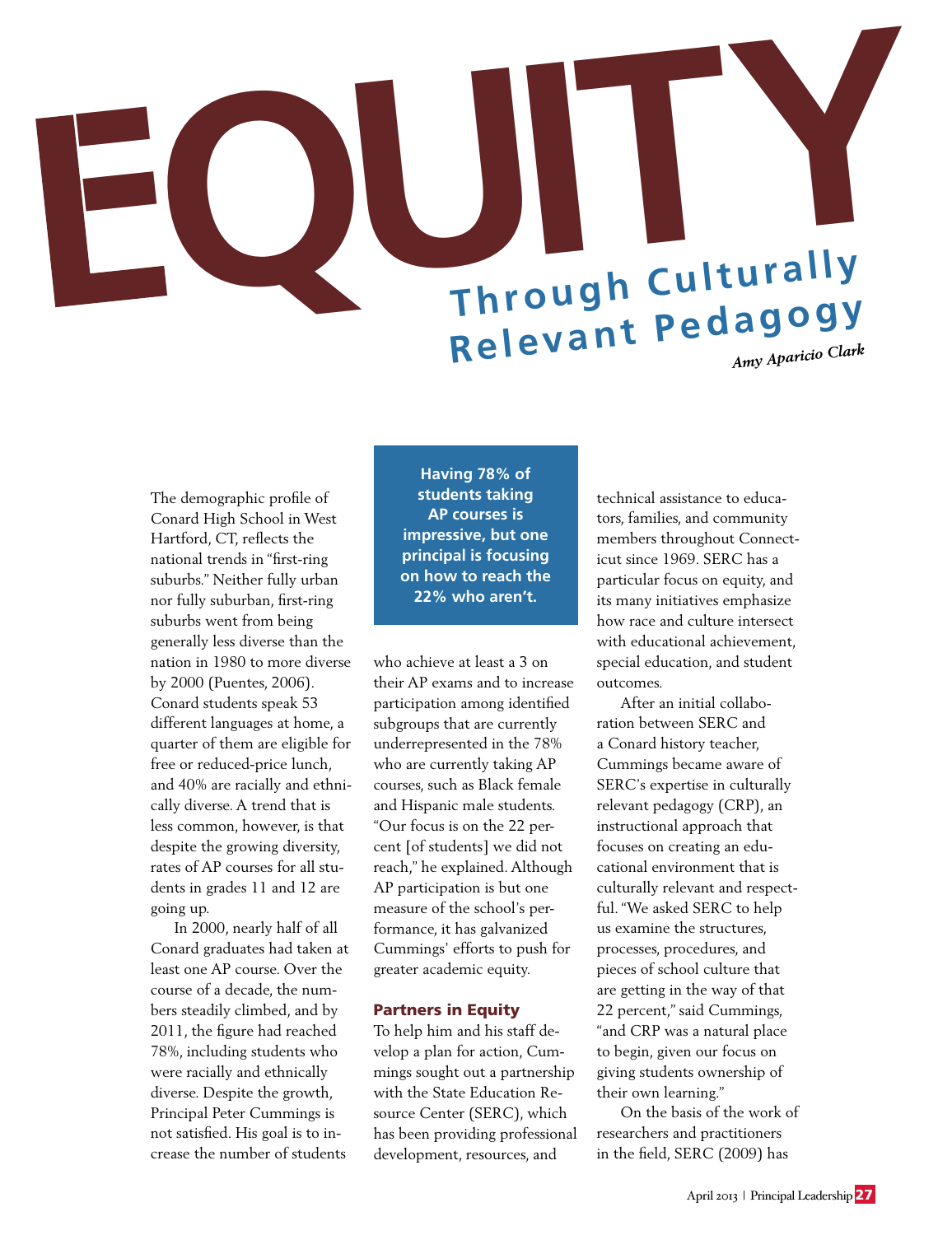developed a working definition for a culturally relevant and respectful environment as having the following elements:

- 1. Teachers who are highly aware of their own beliefs, attitudes, and biases and those of others
- 2. Students who are empowered to use their own cultural characteristics, experiences, and perspectives for academic success
- 3. A curriculum that engages and affirms students' and teachers' identities, worldviews, and cultural and experiential reference points in the process of learning.

In its work with schools, SERC stresses that a culturally and racially relevant approach enables educators to relate to students and allows students to connect to the curriculum and demonstrate their knowledge in meaningful ways. "To do this work well," says Cummings, "teachers have to become aware of the lenses they use while carrying out their practice [and] the lenses that their students use, and then figure out a way to meet in the middle."

## Developing Teacher Awareness

According to Joy Wright, one of Conard's three assistant principals, teachers value the diversity in the building, in the district, and in the city at large. "However, we're trying to move beyond appreciating diversity to start asking how we can integrate diverse perspectives and experiences into our instructional practice," said Wright.

In its professional development for Conard, SERC gives the teachers opportunities to reflect on how their everyday experiences differ, sometimes radically, from those of the students who are in their classrooms. Although those differences are not based solely



on race, the topic of racial and ethnic identity surfaces frequently as teachers explore beliefs and attitudes they may not have ever had a chance to articulate to themselves and others.

The school administrators have been deliberate in creating a climate that supports this type of reflection. Wright, who is Black, notes that conversations about race are difficult to begin, much less sustain. Yet those conversations are essential if teachers are to transform their practice in a meaningful way. "I would love to see our school become so comfortable discussing CRP that if someone brings up race, people in the room don't immediately get defensive and wonder if that person is accusing them of being racist," she said.

Further, race is not the only factor to consider in CRP. "I could work in a predominantly Black environment and still not be culturally relevant to the kids sitting right in front of me," said Wright. "But as I get to know who they are, I will realize that maybe I need to listen to certain music or watch some television shows to make sure my instructional practices engage students in a format that is familiar to them"

In 2007, Tracey Wilson, a teacher at Conard since 1979, recognized the need to adapt both her practice and her curriculum to the changing demographics of her classroom. While looking at student achievement data from a history course she was teaching at the time, Wilson noticed that nearly half of the Black male students in the class had Ds and Fs. "I believe history can be empowering and engaging, but clearly this course was not doing that for all my students," Wilson said. She developed a new course, US History Through the African American Experience, in an effort to bridge the

gap between academic content and the cultural capital that students bring with them to school.

Enrollment in the course has increased through the years and approximately half of her current students are Black or Latino. Wilson explains that at the start of the course, some students are confused about how a White teacher is going to help them understand the experiences of Black people in the United States. "What they don't get at first," she said, "is that their role in understanding those experiences is as important as mine, if not more so."

## Tapping Students' Cultural Capital

Each year, Wilson's first assignment for students is to write a history of themselves as learners. Those essays help her understand how to engage students effectively with the course content. Yet during the first years she taught the course, the essays provided little besides information about schools that students had previously attended. "What I wanted were insights into who my students were," she said, "but the essays I got showed me that students had not necessarily thought about how they got to be who they are." To move beyond the surface information, Wilson enlisted the help of SERC consultants, who offer youth workshops that promote greater self-awareness and build advocacy skills.

SERC ran a six-hour workshop with approximately 60 Conard students, including those in Wilson's class. "The turning point in the day happens when we put ourselves out there, and we tell the kids our own life stories," said Nicole Vitale, one of the SERC workshop leaders. The facilitators deliberately select anecdotes that illustrate how aspects of race and culture affected key decisions they